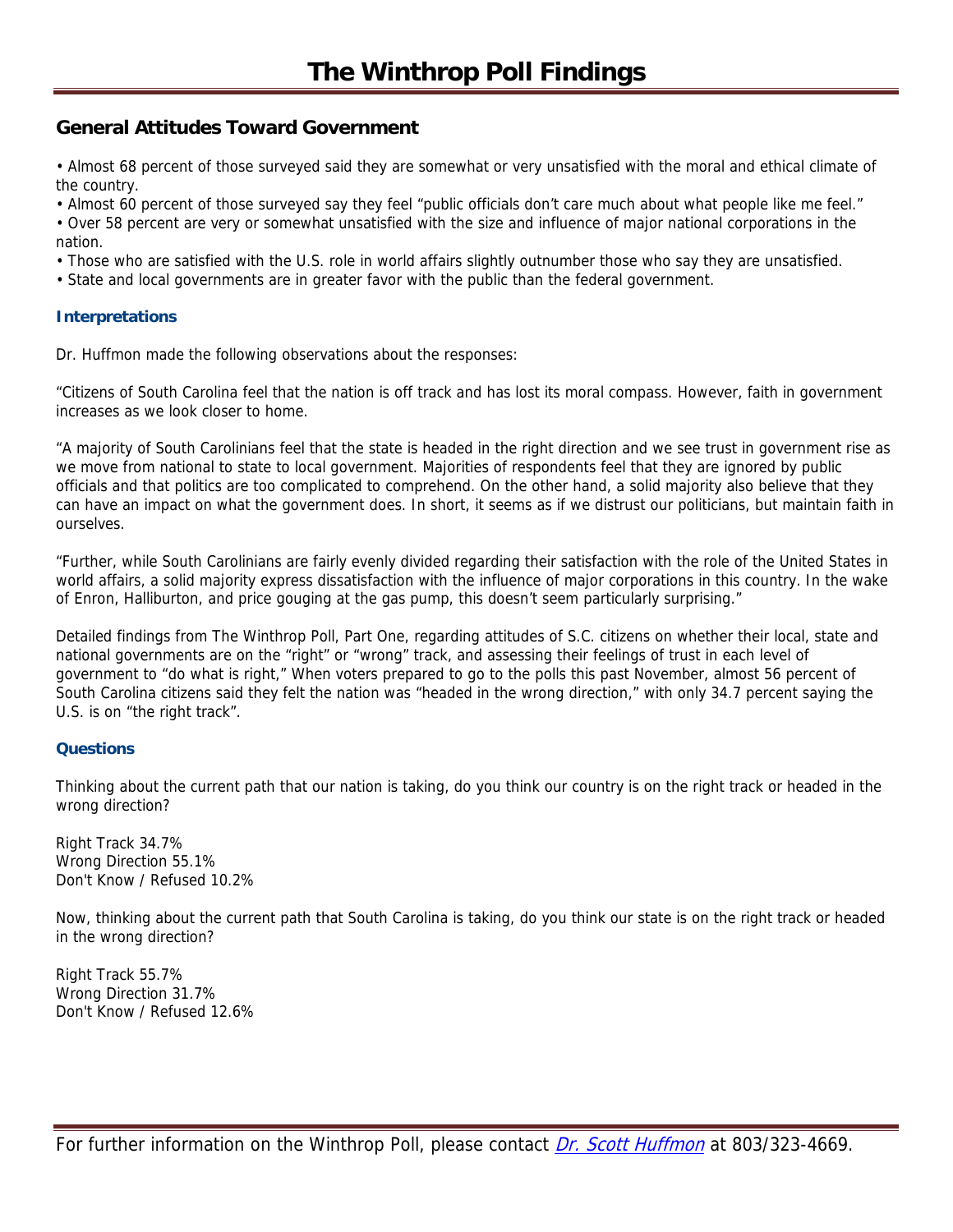How much of the time do you think you can trust the national government in Washington to do what is right: Just about always, Most of the time, or only Some of the time.

Just about always 3.9% Most of the time 27.4% Some of the time 60.2% Never 8.1% Don't know/Refused .5%

How much of the time do you think you can trust the state government in Columbia to do what is right: Just about always, Most of the time, or only Some of the time.

Just about always 5.8% Most of the time 38.0% Some of the time 49.3% Never 4.9% Don't know/Refused 2.0%

How much of the time do you think you can trust your local government to do what is right: Just about always, Most of the time, or only Some of the time.

Just about always 8.2% Most of the time 39.0% Some of the time 46.8% Never 4.4% Don't know/Refused 1.6%

Next, I'm going to read some aspects of life in America today. For each one, please say whether you are -- Very satisfied, Somewhat satisfied, Somewhat dissatisfied, or Very dissatisfied. How about -- The size and power of the federal government?

Very satisfied 4.1% Somewhat satisfied 51.4% Somewhat dissatisfied 30.2% Very dissatisfied 12.0% Don't Know / Refused 2.2%

How about --The moral and ethical climate in the nation?

Very satisfied 3.6% Somewhat satisfied 23.7% Neither satisfied nor unsatisfied 2.9% Somewhat unsatisfied 34.8% Very unsatisfied 33.1% Don't know/Refused 1.9%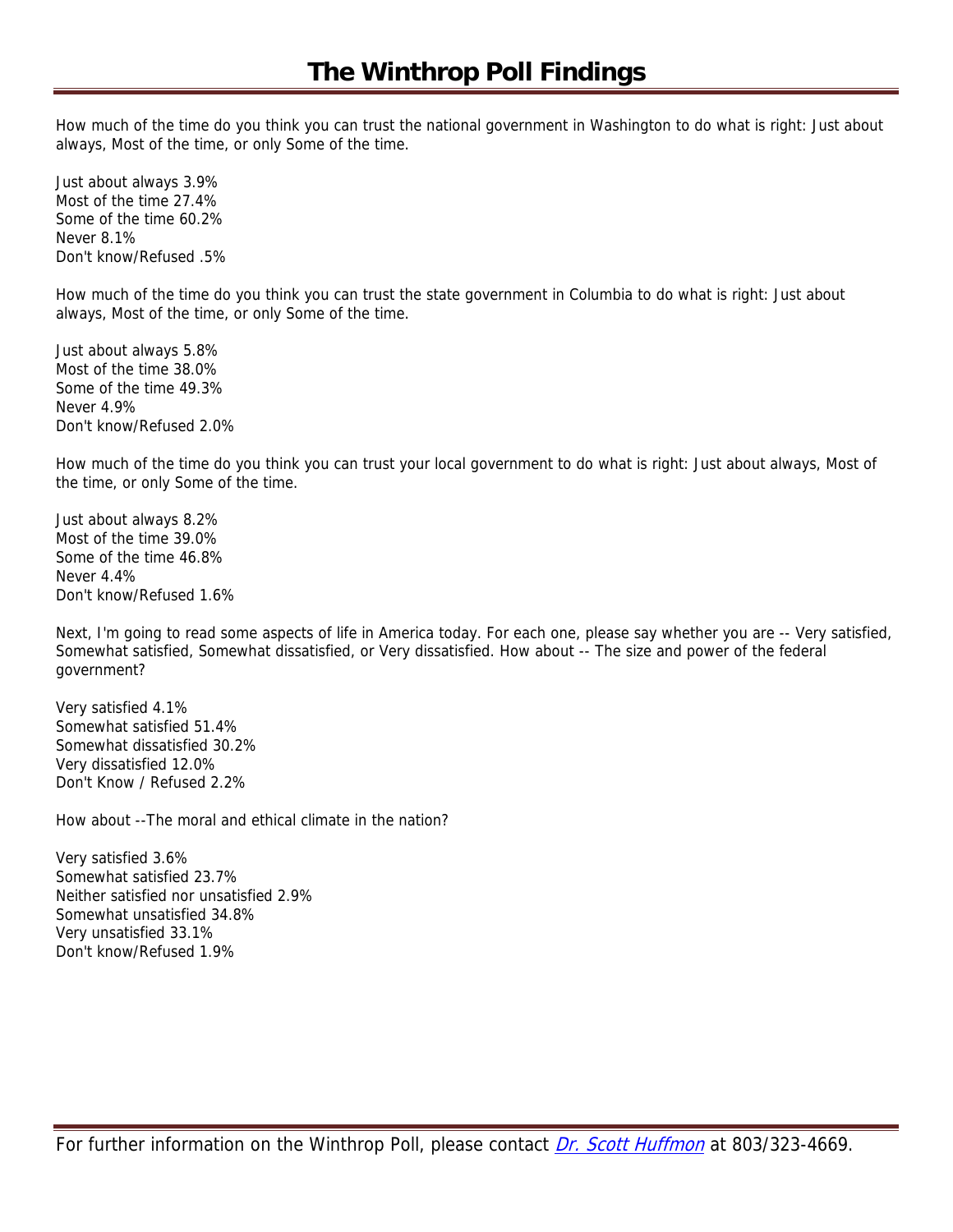How about --The size and influence of major corporations in the nation?

Very satisfied 3.1% Somewhat satisfied 29.6% Neither satisfied nor unsatisfied 4.8% Somewhat unsatisfied 33.7% Very unsatisfied 24.7% Don't know/Refused 4.1%

How about --The role the U.S. plays in world affairs?

Very satisfied 8.8% Somewhat satisfied 40.3% Neither satisfied nor unsatisfied 2.1% Somewhat unsatisfied 27.3% Very unsatisfied 18.8% Don't know/Refused 2.7%

Next, I'm going to read some aspects of life in South Carolina today. For each one, please say whether you are -- Very satisfied, Somewhat satisfied, Somewhat dissatisfied, or Very dissatisfied. How about -- The overall quality of life in South Carolina?

Very Satisfied 27.7% Somewhat Satisfied 56.1% Somewhat Dissatisfied 1.1% Very Dissatisfied 3.6% Don't Know / Refused .5%

How about -- The quality of public education in South Carolina?

Very satisfied 7.0% Somewhat satisfied 32.4% Neither satisfied nor unsatisfied .9% Somewhat unsatisfied 30.8% Very unsatisfied 24.4% Don't know/Refused 3.6%

Political Efficacy: Feeling Plugged in – Feeling that You Matter

# **Interpretations**

"A majority of South Carolinians feel that the state is headed in the right direction and we see trust in government rise as we move from national to state to local government." Dr. Scott Huffmon. Majorities of respondents feel that they are ignored by public officials and that politics are too complicated to comprehend. On the other hand, a solid majority also believe that they can have an impact on what the government does. In short, it seems as if we distrust our politicians, but maintain faith in ourselves.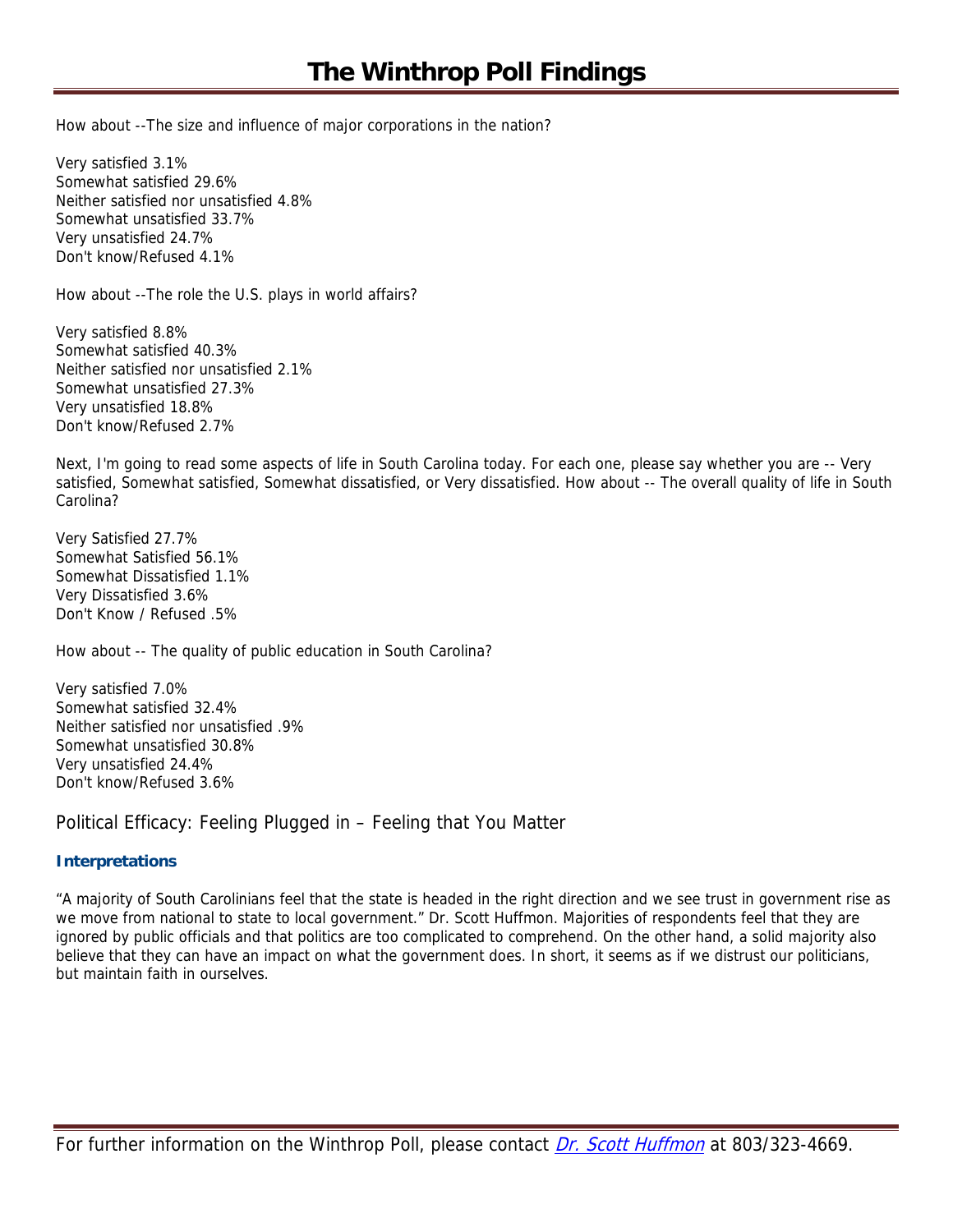# **Questions**

Public officials don't care much about what people like me think

Strongly Agree 17.9% Agree 41.8% Neither Agree nor Disagree 8.2% Disagree 27.3% Strongly Disagree 4.4% Don't Know .5%

Sometimes government and politics seem so complicated that a person like me can't really understand what's going on.

Strongly Agree 12.7% Agree 40.5% Neither Agree nor Disagree 3.2% Disagree 35.6% Strongly Disagree 7.0% Don't Know/ Refused 1.0%

People like me don't have any say about what the government does.

Strongly Agree 9.4% Agree 29.5% Neither Agree nor Disagree 3.8% Disagree 47.0% Strongly Disagree 9.4% Don't Know / Refused .9%

# Economics

• Almost 61 percent rate their personal economic situation as 'excellent' or 'good,' with 61.2 percent saying things are getting better for them, and 37.9 percent reporting things are getting worse. Almost 39 percent rate their personal economic situation as 'fair' or 'poor.'

• More than 53 percent of those surveyed rate the U.S. economy at only 'fair' or 'poor,' with 48.9 percent saying it's getting worse, and 43.6 percent saying it's getting better.

• Just over 46 percent rated the U.S. economy as 'good' or 'excellent.' Almost 61 percent of those surveyed rate the S.C. economy at only 'fair' or 'poor,' with 51.5 percent saying it's getting better and 37.9 percent saying it's getting worse. • Just under 37 percent said the economy in S.C. is 'good' or 'excellent.' If they had to get a new job next year, an equal percentage of South Carolinians say they would need additional training to those who do not feel they would need additional training – 48.2 percent in both cases, with the remainder saying they are unsure.

• More than 89 percent of those surveyed have health insurance and most of them feel it is adequate to their needs. Almost 62 percent of those surveyed feel it should be the federal government's responsibility to "make sure all Americans have health coverage."

# Interpretations:

While most South Carolinians are optimistic about their personal economic situation these days, many also report being worried about the economy, with a greater level of concern felt about their state than about how the nation overall is doing.

"South Carolinians have clearly distinct views about the national versus state economy. While most respondents believed that both national and state economies would best be described as 'fair' or 'poor,' notably more described the state economy in those terms. Further, while just over 12 percent described the condition of the national economy as

For further information on the Winthrop Poll, please contact *Dr. Scott Huffmon* at 803/323-4669.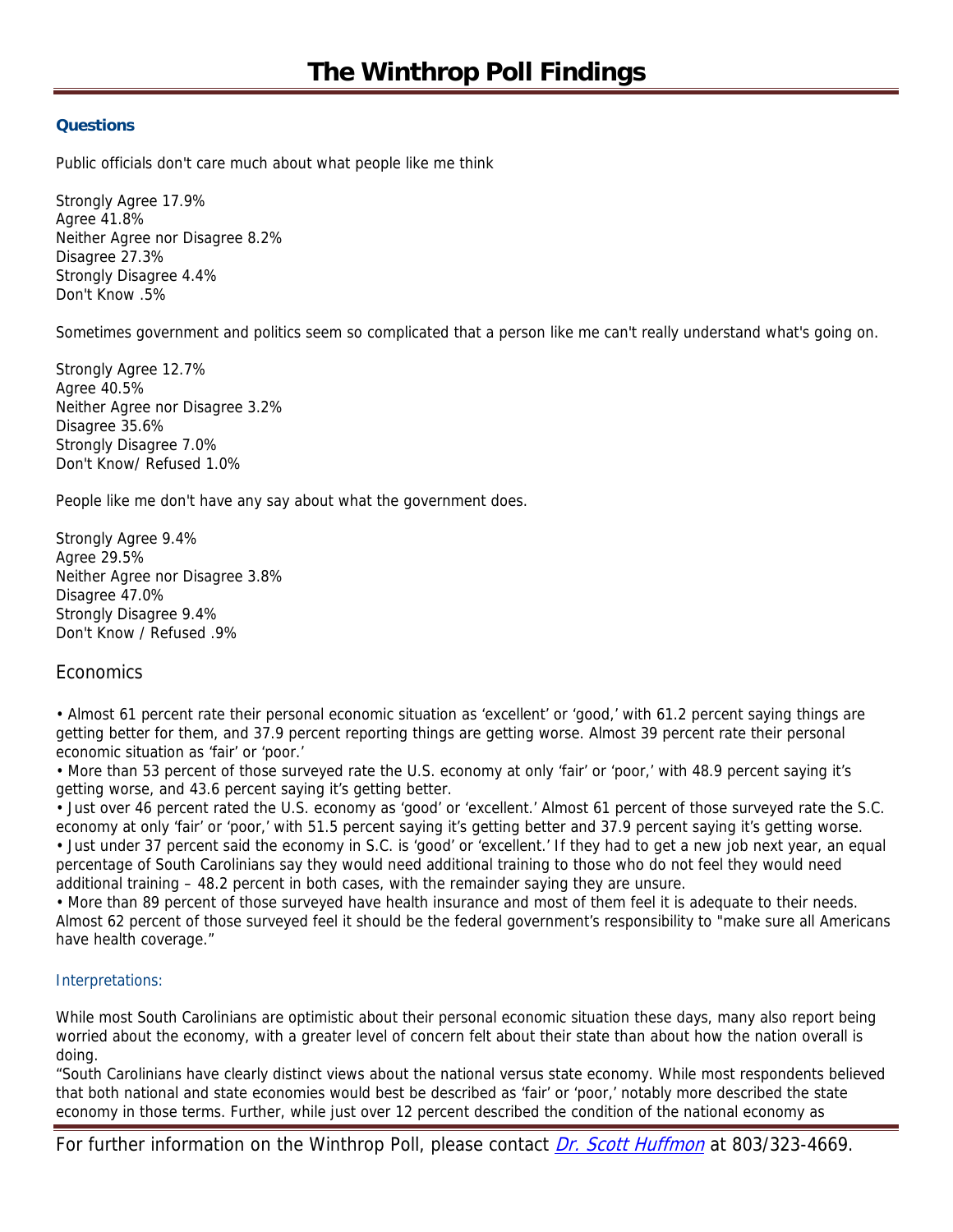'excellent,' barely more than 3 percent used the same glowing term to describe the state economy. However, South Carolinians see the economic future of the state in brighter terms than that of the nation. A close majority felt that the economy of the state was getting better, while nearly 49 percent felt that the economy of the nation was getting worse. "In addition to a divide in respondent's views of the national and state economy, there also appears to be a growing economic divide among South Carolinians themselves. While a majority described their financial situation in positive terms, those who reported that their current financial situation was 'fair" or 'poor' were also more likely to see bleak economic fortunes in their future. The data show a statistically significant correlation between current economic circumstances and hope for the future. Those who are flying high see blue skies ahead while those struggling to get by predict more misery in the future.

"Those South Carolinians who have jobs feel fairly secure in them and are comfortable with the state of their finances. Nearly 54% were 'not very' or 'not at all' concerned about losing their job in the next year and slightly more than 3 out of 5 respondents felt that their personal financial situation is 'excellent' or 'good.' A similar percentage also felt that their financial situation is improving. However, although respondents felt secure in their jobs, they felt less secure about their ability to land a new job should the need arise. Nearly half of those surveyed felt that they would need some sort of additional education or job training if they had to re-enter the job market."

Detailed findings from The Winthrop Poll, Part Two, regarding attitudes of S.C. citizens on the national and state economy and their personal economic status follow.

#### **Questions**

How would you rate economic conditions in this country today -- as excellent, good, only fair, or poor? Excellent 12.2% Good 34.2% Fair 37.3% Poor 15.8% Don't Know / Refused .5% Right now, do you think that economic conditions in the country as a whole are getting better or getting worse? Better 43.6% Worse 48.9% Don't Know / Refused 7.5%

How would you rate economic conditions in the state of South Carolina today -- as excellent, good, only fair, or poor? Excellent 3.3% Good 33.3 % Fair 46.4% Poor 14.5% Don't Know / Refused 2.5% Right now, do you think that economic conditions in the state of South Carolina as a whole are getting better or getting worse? Better 51.5% Worse 37.9% Don't Know / Refused 10.6% How would you rate your financial situation today: excellent, good, only fair, or poor? Excellent 11.6% Good 49.2% Fair 28.2% Poor 10.5% Don't Know / Refused .5% Right now do you think that your financial situation as a whole is getting better or getting worse? Better 61.2% Worse 28.1% Don't Know / Refused 10.8%

For further information on the Winthrop Poll, please contact *Dr. Scott Huffmon* at 803/323-4669.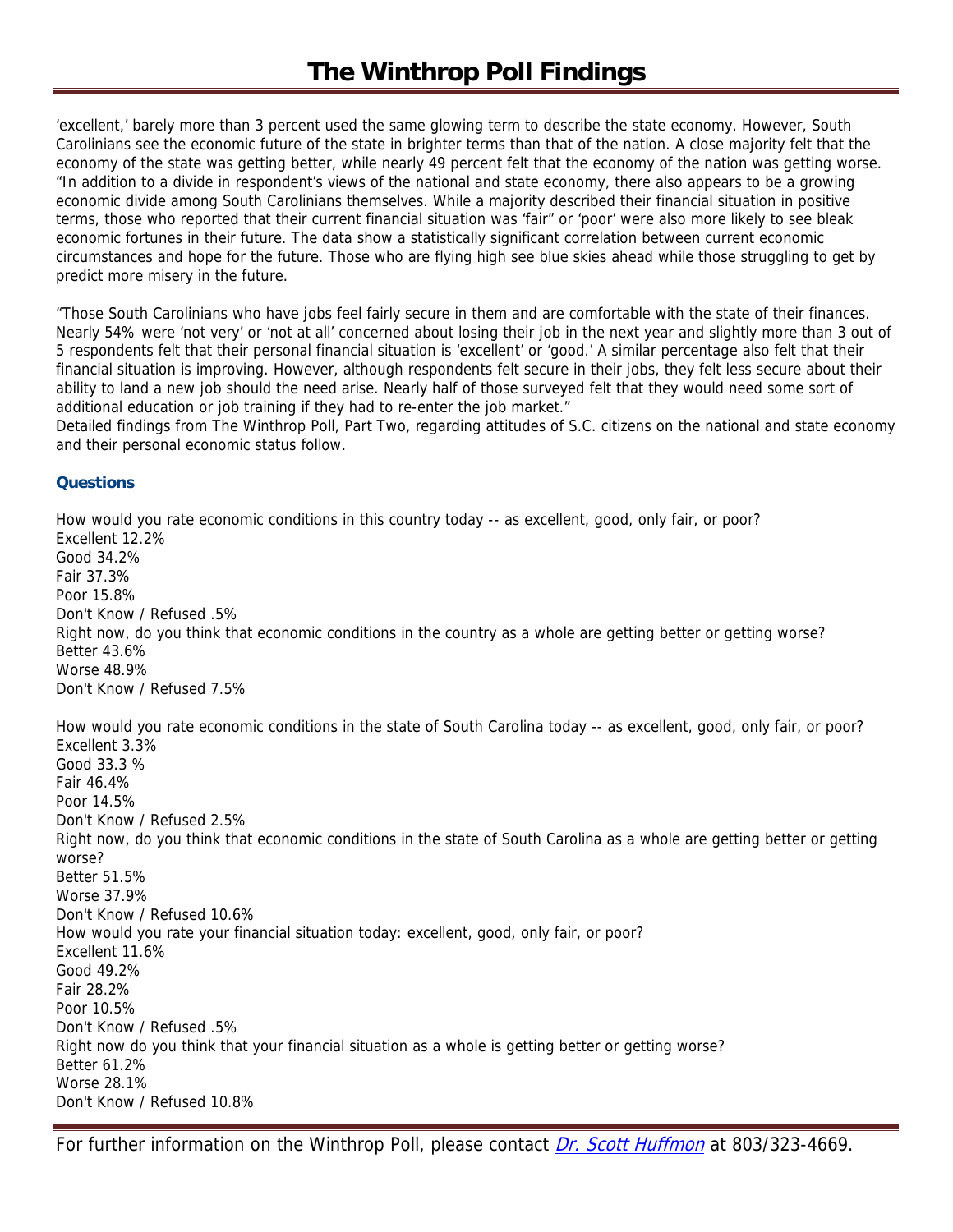# **The Winthrop Poll Findings**

How concerned are you about the possibility of losing your job in the next year? Are you very concerned, somewhat concerned, not very concerned, or not at all concerned... Very Concerned 12.9% Somewhat Concerned 11.9% Not very Concerned 11.6% Not at all concerned 42.2% Not currently employed outside the home 20.5% Don't Know / Refused .9%

If you had to find a new job in the next year, do you believe that you would need additional education or job training?

Yes 48.2% No 48.2% Don't Know / Refused 3.5% Health Insurance (there is no additional interpretation part of this section) Do you think it is the responsibility of the government to make sure all Americans have health care coverage, or is that not the responsibility of the federal government? Yes, it is the responsibility of the Government 61.9% No, it is not the responsibility of the Government 34.6% Don't Know / Refused 3.5% Do you currently have health insurance coverage? Yes 89.6% No 10.4% Don't Know / Refused 0% Do you feel that your current health insurance is adequate for your needs? Yes 85.3% No 13.9% Don't Know / Refused .8%

# Attitudes toward Gays and Lesbians

• 79 percent of those responding said religion is very important in their lives.

• 73.5 percent of those responding said the favor changing the state constitution to define marriage as between a man and a woman only. Of those who favor the amendment, 21 percent said knowing there is already a state law making it illegal for two persons of the same sex to marry would change their opinion regarding the need for a change to the constitution.

• 54.2 percent of those responded indicate they have co-workers, acquaintances, close friends, or relatives whom you know to be gay or lesbian

• 64.5 percent of those responding said they believe sexual relations between two adults of the same sex is always wrong.

• Of respondents who expressed a religious preference, 54 percent said they attend church services weekly. Among selfprofessed Protestants, 73.8 percent said they feel "the Bible is the literal word of God and without error."

• Just over 52 percent said a religiously based alternative to evolution, such as "Intelligent Design," should be taught in South Carolina's public schools.

• Just over 53 percent said they would favor 'a moment of silence for contemplation or silent prayer' in public schools, while 42.4 percent would prefer a 'spoken prayer.'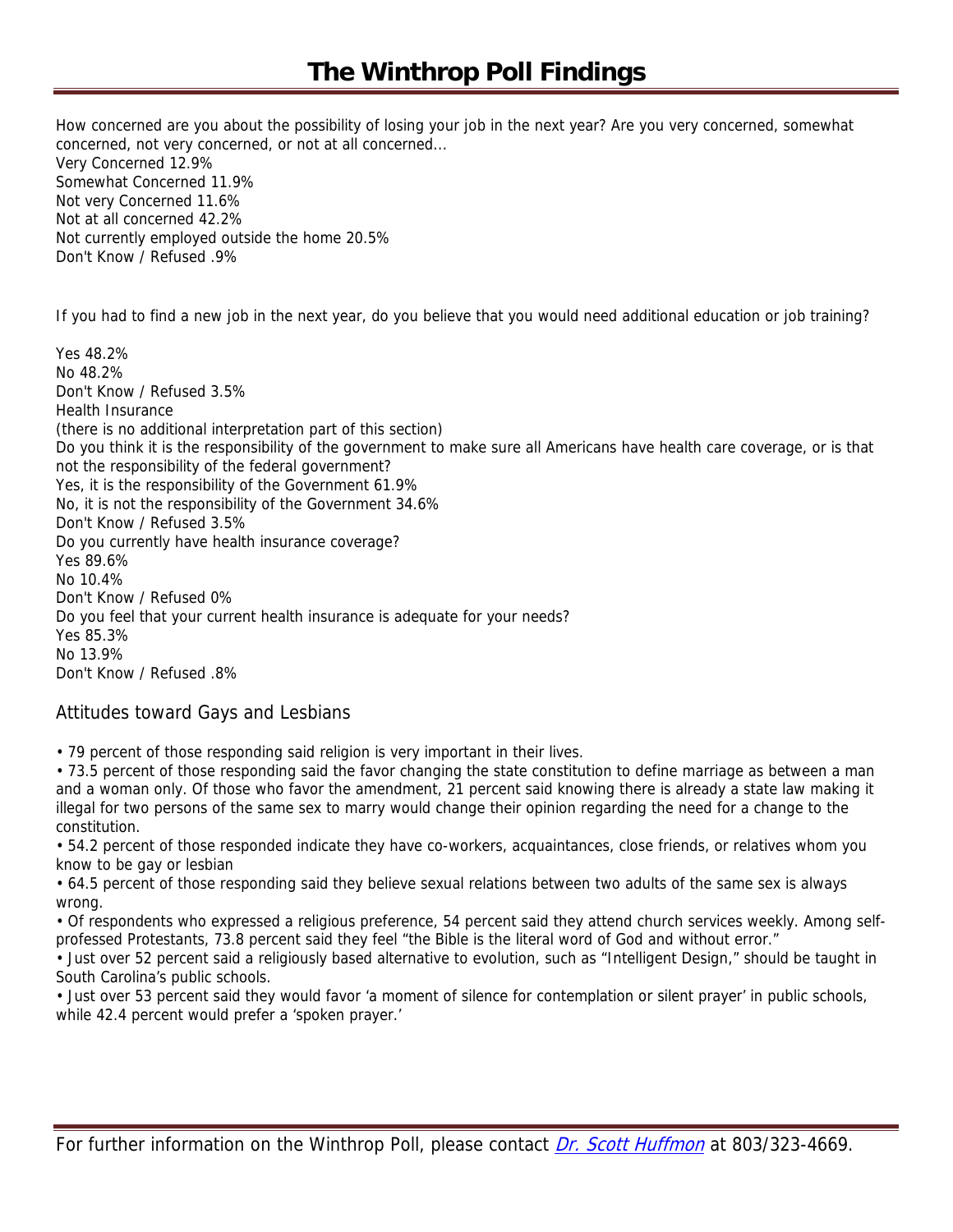# **Interpretations**

While South Carolinians overwhelmingly favor amending the state constitution to define marriage as being between a man and a woman only, 23 percent indicate they feel gay couples should be allowed to form civil unions or domestic partnerships rather than legally marry. Huffmon made the following observations about the findings:

"Fifty-four percent of those who expressed a religious preference reported that they attended weekly church services, but a substantial 79 percent of all South Carolinians indicate religion is a 'very important' part of their lives. That's reflected in their public policy views on a variety of subjects, cementing South Carolina's position as a buckle of the Bible Belt.

"Nowhere is that more clear than on issues related to gays and lesbians. Nearly three out of four respondents oppose same sex marriage and favor a constitutional amendment to define marriage as a singularly heterosexual institution and more than 64 % said that sexual relations between same sex adults are 'always wrong.' Having a constitutional amendment on the topic on the ballot, even though state law already bans such same-sex marriage, likely will help draw religiously conservative voters to the polls, where their influence will be felt on other matters as well.

"Among self-professed Protestants (of all denominations), 73.8% feel that the Bible is without error and should be interpreted literally. That shows up in other policy preferences as well. A slight majority of respondents favored teaching a religiously based alternative to evolution, such as intelligent design, in South Carolina's public schools.

"Despite strong religious convictions, however, the respondents did show some signs of seeking a balance between religious beliefs and First Amendment civil liberties. A majority of respondents favored a 'moment of silence' to begin the school day rather than a spoken prayer."

#### **Questions**

This November, the citizens of South Carolina will be voting on a referendum to change the state constitution to read, "A marriage between one man and one woman is the only lawful domestic union that shall be valid or recognized in this State." Would you favor or oppose this referendum?

Favor 73.5% Oppose 23.0% Don't Know / Refused 3.5%

It is already currently against state law for two people of the same sex to be married in South Carolina, does knowing this change your opinion regarding whether the previously described constitutional change is necessary?

All Respondents Yes 16.8% No 77.8% Don't Know / Refused 5.3%

Among those who Favor Amendment Yes 21.0% No 75.6% Don't Know / Refused 3.4%

Among those who Oppose Amendment Yes 5.4% No 90.6% Don't Know / Refused 4.0%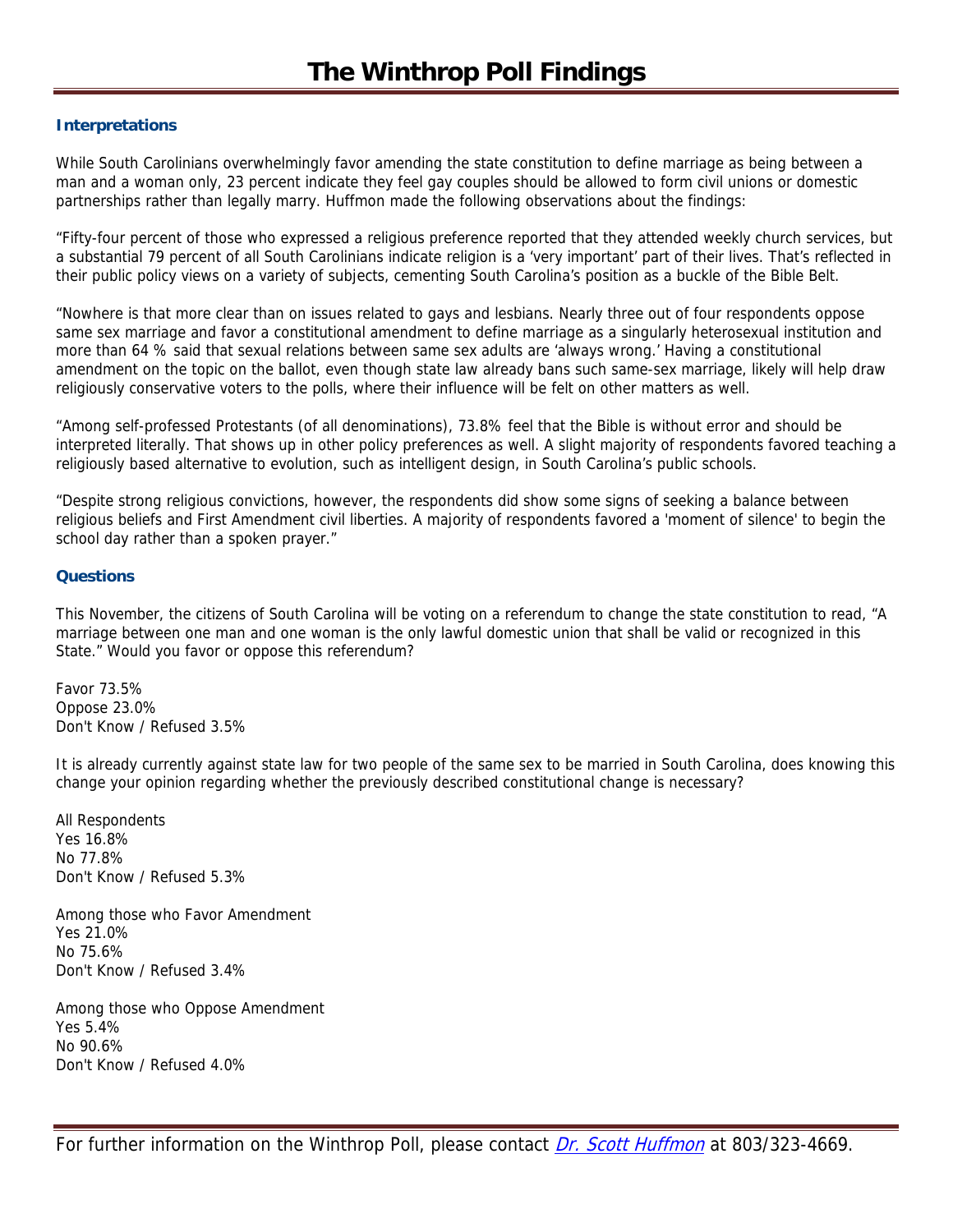Next, we're interested in South Carolinian's views of gays and lesbians. Please remember that if you're just not comfortable answering a question, you can just let me know and we'll move on, okay?

First, do you think that sexual relations between two adults of the same sex is always wrong, almost always wrong, wrong only sometimes, or not wrong at all?

Always wrong 64.5% Almost always wrong 2.6% Wrong only sometimes 6.1% Not wrong at all 18.2% Don't Know / Refused 8.6%

Which of the following policy positions most closely resembles your own view regarding relationships between two people of the same sex? (Interviewer read responses)

Gay couples should be allowed to legally marry 12.4% Gay couples should be allowed to form civil unions or domestic partnerships, but not legally marry; 23.0% There should be no legal recognition of a gay couple's relationship 58.1% Don't Know / Refused 6.6%

Finally do you approve or disapprove of a law that would allow a lesbian or gay man to adopt a child if the court found them fit in all other ways to become an adoptive parent?

Approve 37.9% Disapprove 53.3% Don't Know / Refused 8.7%

Do you have any co-workers, acquaintances, close friends, or relatives whom you know to be gay or lesbian?

Yes 54.2% No 43.8% Don't Know / Refused 2.1%

#### Religion

(there is no additional interpretation part of this section)

Ok, now for some different questions, at the present time, do you think religion as a whole is increasing its influence on American life, losing its influence or remaining the same?

Increasing its influence 24.7% Losing its influence 44.1% Remaining the same 29.2% Don't know/Refused 2.1%

Would you say this is a good thing, a bad thing, or neither a good nor bad thing?

Among those who think religion is increasing its influence Good thing 61.5% Bad thing 22.5% Neither a good nor bad thing 14.4% Don't know/Refused 1.6%

For further information on the Winthrop Poll, please contact *Dr. Scott Huffmon* at 803/323-4669.